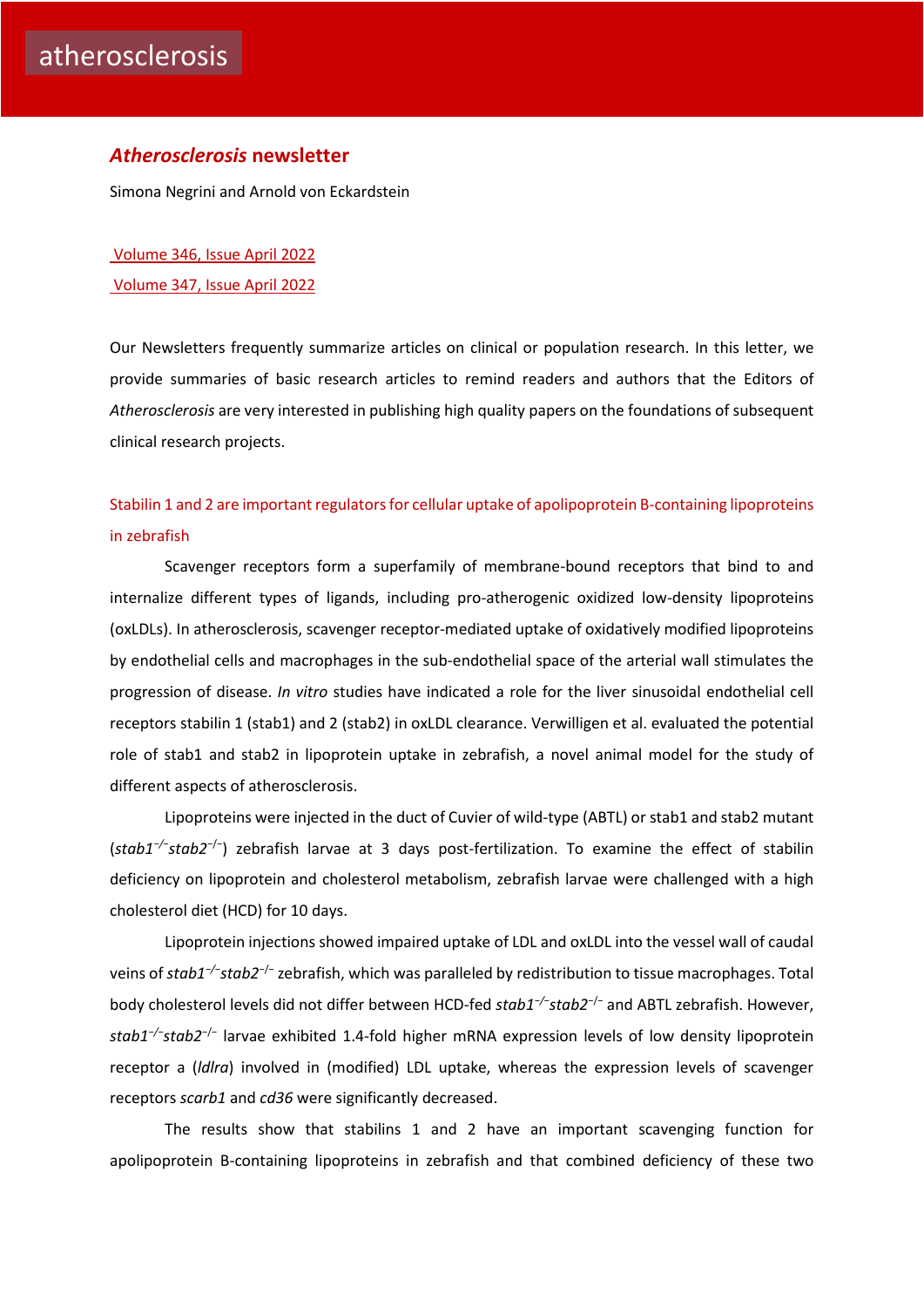proteins strongly upregulates the clearance of lipoproteins by macrophages within the caudal vein. Zebrafish is a potential good model to study liver sinusoidal endothelial cell function.

# [Isolation and culture of murine aortic cells and RNA isolation of aortic intima and media: Rapid and](https://click.notification.elsevier.com/CL0/https:%2F%2Fwww.atherosclerosis-journal.com%2Farticle%2FS0021-9150(22)00132-0%2Ffulltext%3Fdgcid=raven_jbs_etoc_email/1/010001800c0f3184-1a0b5bdf-2cf5-460c-9354-98a2fdb770dd-000000/YEb2aGJ5FKDGdl5lh9RI78JCGqNZQrImYSRtprDXigw=244)  [optimized approaches for atherosclerosis research](https://click.notification.elsevier.com/CL0/https:%2F%2Fwww.atherosclerosis-journal.com%2Farticle%2FS0021-9150(22)00132-0%2Ffulltext%3Fdgcid=raven_jbs_etoc_email/1/010001800c0f3184-1a0b5bdf-2cf5-460c-9354-98a2fdb770dd-000000/YEb2aGJ5FKDGdl5lh9RI78JCGqNZQrImYSRtprDXigw=244)

Atherosclerosis is a chronic inflammatory disease characterized by the formation and growth of a lipid-laden plaque within the vasculature. This multifactorial process is characterized by endothelial cell (EC) dysfunction, monocyte recruitment and adhesion, foam cell formation, smooth muscle cell (SMC) migration and remodeling, and extracellular matrix remodeling and fibrosis. Isolation of the cellular constituents of the mouse aorta is commonly used for expression or functional analyses to investigate different aspects of plaque formation in experimental atherosclerosis models. However, research in this area is hampered by the inefficiency of current isolation protocols, often requiring the use of separate mice for each cell type desired. RNA extraction from aortic intima and media for transcriptomic analysis is also considered difficult with mixed RNA yields. To address these gaps, in this study Chen et al. provide a rapid protocol to isolate and culture diverse cell types concomitantly from the mouse aorta using immunomagnetic cell isolation, and an optimized aortic intimal peeling technique for efficient RNA isolation from the intima and media.

Aortic cells were obtained using an enzymatic solution and different cell types were isolated by magnetic beads conjugated to antibodies targeting endothelial cells (CD31<sup>+</sup>), leukocytes (CD45<sup>+</sup>), and fibroblast cells (CD90.2+), and smooth muscle cells were isolated by negative selection. This allows the isolation of relatively large numbers of cells (10,000 cells per aorta) in a predictable manner with high purity (>90%) verified by cell-marker gene expression, immunofluorescence, and flow cytometry. These cells are all functionally active when grown in cell culture. The authors also provide a rapid method to collect aortic intima-enriched RNA from *Ldlr−/−*mice using an intima peeling approach and assessing the transcriptomic profiling associated with accelerated lesion formation.

This protocol provides an effective means for magnetic bead-based isolation of different cell types from the mouse aortic wall, and the isolated cells can be used for functional and mechanistic studies for a range of vascular diseases including atherosclerosis.

### [Nrf2 deficiency attenuates atherosclerosis by reducing LOX-1-mediated proliferation and migration of](https://click.notification.elsevier.com/CL0/https:%2F%2Fwww.atherosclerosis-journal.com%2Farticle%2FS0021-9150(22)00108-3%2Ffulltext%3Fdgcid=raven_jbs_etoc_email/1/010001800c0f3184-1a0b5bdf-2cf5-460c-9354-98a2fdb770dd-000000/YAj2_0q5XUUIY-Dzoj3MdttIjz0XpTqyfy8IJtpo_Rg=244)  [vascular smooth muscle cells](https://click.notification.elsevier.com/CL0/https:%2F%2Fwww.atherosclerosis-journal.com%2Farticle%2FS0021-9150(22)00108-3%2Ffulltext%3Fdgcid=raven_jbs_etoc_email/1/010001800c0f3184-1a0b5bdf-2cf5-460c-9354-98a2fdb770dd-000000/YAj2_0q5XUUIY-Dzoj3MdttIjz0XpTqyfy8IJtpo_Rg=244)

Oxidative stress and abnormal proliferation and migration of vascular smooth muscle cells (VSMCs) influence atherosclerosis formation and development. Oxidative stress significantly influences the abnormal proliferation and migration of VSMCs, and nuclear factor erythroid 2-related factor 2 (Nrf2) is a major antioxidant factor. However, the precise function of Nrf2 in the regulation of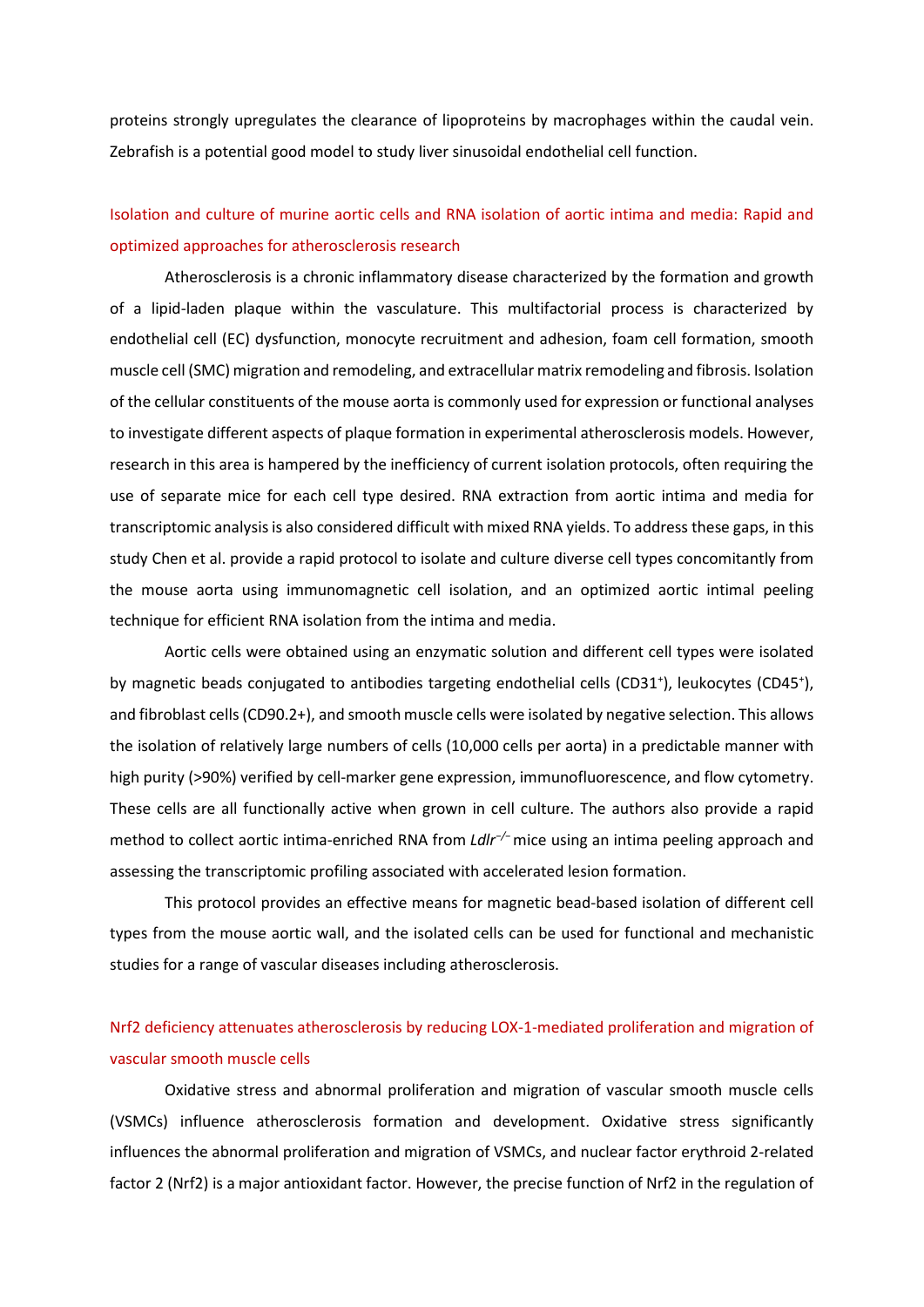abnormal proliferation and migration of VSMCs and atherosclerosis is unclear. Li et al. investigated the proliferation and migration of VSMCs in atherosclerosis in male *Apoe−/−* and *Apoe−/−Nrf2−/−* mice fed a high-fat diet for 12 weeks. In cultured mouse VSMCs, the effect of Nrf2 on ox-LDL-stimulated proliferation and migration was studies using siRNA treatment to silence *Nrf2*. Dual luciferase reporter and immunoprecipitation assays were performed to study the interaction between Nrf2 and the promoter sequence of lectin-like oxidized low-density lipoprotein receptor-1 (*LOX-1*).

The results demonstrate that Nrf2 expression levels were increased in the aorta and VSMCs of mice in the atherosclerosis model group compared with the control group. Nrf2 deficiency attenuated atherosclerotic plaque burden, diminished proliferation, and migration of VSMCs but enhanced VSMCspecific marker gene expression *in vitro* and *in vivo*. Furthermore, Nrf2 downregulation contributed to restrain both transcriptional and translational activities of *LOX-1*.

This data indicates that Nrf2 insufficiency is linked to attenuation of atherosclerosis, and could diminish the pathological process by blunting LOX-1-mediated proliferation and migration of VSMCs.

# [Transcriptome analysis revealed a two-step transformation of vascular smooth muscle cells to](https://click.notification.elsevier.com/CL0/https:%2F%2Fwww.atherosclerosis-journal.com%2Farticle%2FS0021-9150(22)00101-0%2Ffulltext%3Fdgcid=raven_jbs_etoc_email/1/0100017fc44e4c46-7eedd4f9-acaa-40f2-a9ae-28e4d63f25ef-000000/HYbHUoYEaelQtDAgnwAsKwqGdcN7ZFjFQKbRbt5wFTk=242)  [macrophage-like cells](https://click.notification.elsevier.com/CL0/https:%2F%2Fwww.atherosclerosis-journal.com%2Farticle%2FS0021-9150(22)00101-0%2Ffulltext%3Fdgcid=raven_jbs_etoc_email/1/0100017fc44e4c46-7eedd4f9-acaa-40f2-a9ae-28e4d63f25ef-000000/HYbHUoYEaelQtDAgnwAsKwqGdcN7ZFjFQKbRbt5wFTk=242)

Vascular smooth muscle cells (VSMC) have been recognized as the biggest contributors to the growth of the atherosclerotic plaque, rupture of which is the etiological reason underneath most cardiovascular diseases such as myocardial infraction, angina and stroke. In addition to forming fibrous cap cells that stabilize the atherosclerotic plaque, VSMCs *trans*-differentiate into macrophage-like cells that exacerbate the necrotic core. Zhang et al. aimed to address the question of how VSMCs are selected to perform distinct functions under a similar environmental stress, and how much cellular reprogramming happens during VSMC-to-macrophage-like transformation.

Cellular reprogramming during VSMC-to-macrophage-like cell transformation was analysed by by single-cell RNA-Sequencing (scRNA-Seq), transcriptional and metabolic studies of *in vitro* models, and examinations of pathological specimen.

VSMC-derived macrophage-like cells were found to promote the expression of lysosomerelated and inflammation-related genes. Transcriptional studies further confirmed that suppression of NOTCH signaling was the prerequisite for VSMCs to undergo sufficient genetic and metabolic reprogramming to a macrophage-like state and perform macrophage-like functions, while high-lipid treatment alone only promoted VSMCs into a pro-inflammatory state without gain of lysosome-related functions. Mechanistic studies showed that NOTCH inhibition shifted VSMCs into a de-differentiated state by suppressing the developmental program, including key factor Myocd, leading to complete transformation into macrophage-like cells.